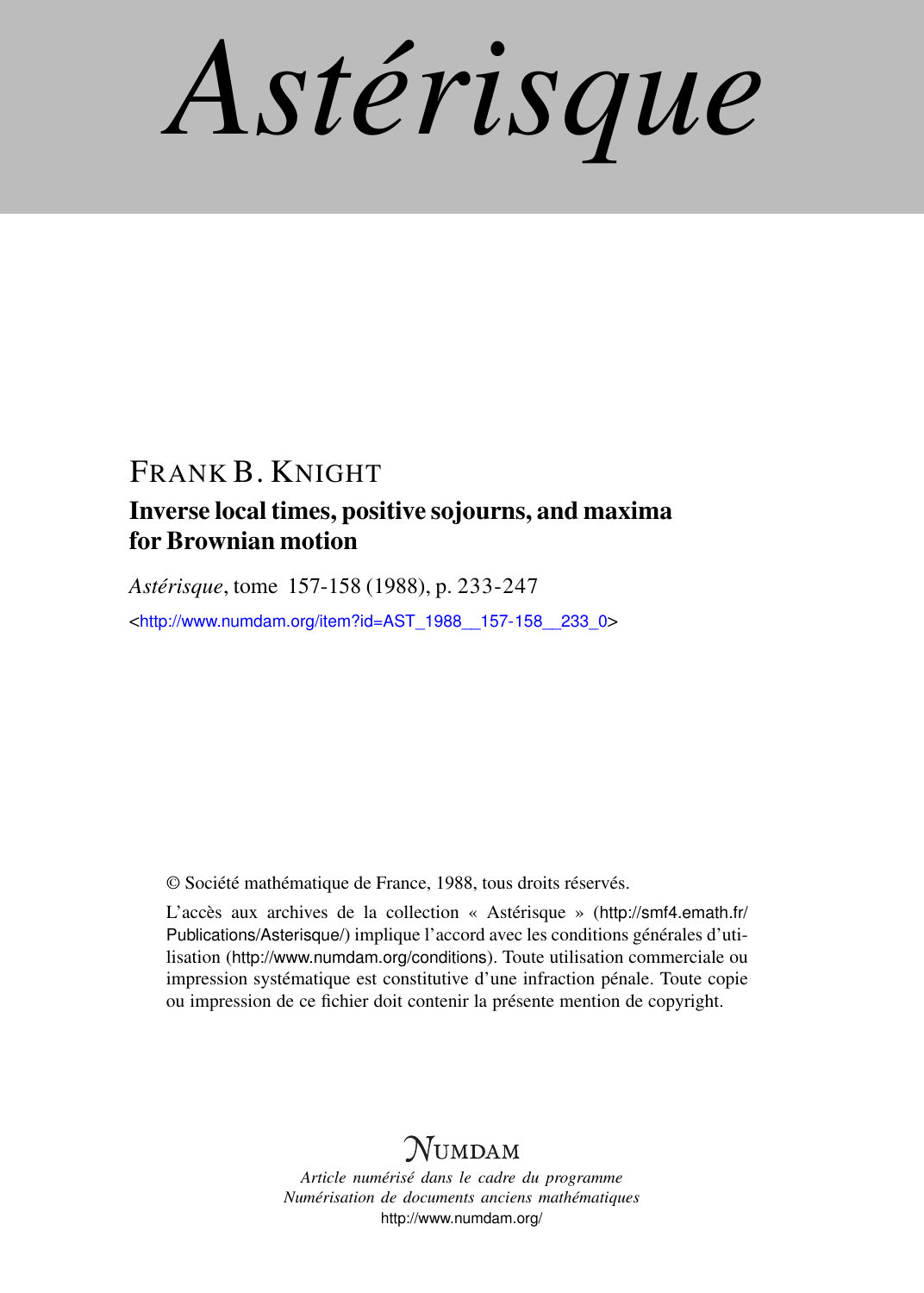**Société Mathématique de France Astérisque 157-158 (1988)** 

#### **Inverse local times, positive sojourns, and maxima for Brownian motion**

#### **by Frank B. KNIGHT**

Let  $B(t)$ ,  $B(0) = 0$ , be a standard Brownian motion on  $R^1$ , and let  $\ell(t,x) = \frac{d}{dx} \int_0^t I_{(-\infty,x)}(B(s))ds$  be its local time, continuous in (t,x) with **probability** 1 **by Trotter's Theorem.** We denote  $\ell(t,0)$  by  $\ell_0(t)$ , and for  $\alpha > 0$  let  $T(\alpha) = \ell_0^{(-1)}(2\alpha) = \inf\{t : \frac{1}{2}\ell_0(t) > \alpha\}$  (the factor  $\frac{1}{2}$  is **introduced for notational convenience later). In the present work we are concerned with finding the joint distribution of the three random variables**   $\int_0^{\Gamma(\alpha)}$ **T(a), S (a) =** *Ifn* **.(B(s))ds, and M (a) = max B(t). To indicate how**   $\frac{1}{2}$  **b**  $\frac{1}{2}$  **c**  $\frac{1}{2}$  **c**  $\frac{1}{2}$  **c**  $\frac{1}{2}$  **c**  $\frac{1}{2}$  **c**  $\frac{1}{2}$  **c**  $\frac{1}{2}$  **c**  $\frac{1}{2}$  **c**  $\frac{1}{2}$  **c**  $\frac{1}{2}$  **c**  $\frac{1}{2}$  **c**  $\frac{1}{2}$  **c**  $\frac{1}{2}$  **c**  $\frac{1}{2}$  **c**  $\frac{1}{2}$  in parameter x which can be used to define the three variables by the

$$
T(\alpha) = \int_{-\infty}^{\infty} \ell(T(\alpha), x) dx, S^+( \alpha) = \int_{0}^{\infty} \ell(T(\alpha), x) dx, \text{ and}
$$

$$
M^+(\alpha) = \inf \{ x > 0 : \ell(T(\alpha), x) = 0 \}, P - a.s.
$$

Indeed,  $\frac{1}{2}$   $\ell(T(\alpha),x)$  defines two independent diffusions with initial value  $\alpha$ and infinitesimal generator  $y \frac{d^2}{2}$ , namely the processes  $\frac{1}{2} \ell(T(\alpha),x)$ ,  $x \ge 0$ , **dy**  and  $\frac{1}{2} \ell(T(\alpha), -x), x \ge 0$ . For reference to these facts, we can cite **[7, Theorem 5.3.20]. Therefore, the above joint distribution easily extends to cover that of the** 5 **variables obtained by including**  $S^-(\alpha)$  and  $M^-(\alpha)$ , **defined in the obvious way. Moreover one can hope for a reasonably simple**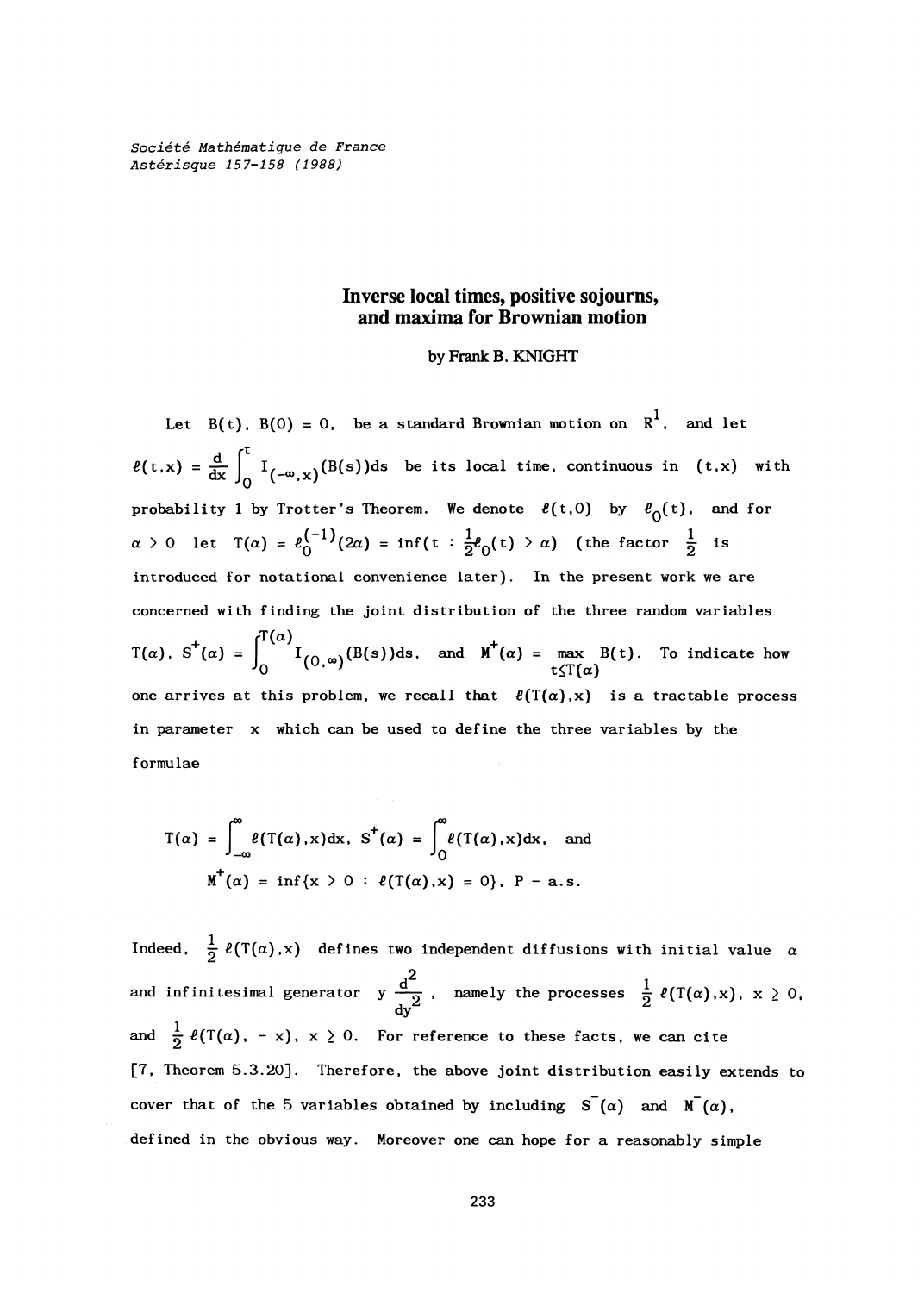#### *F. B. KNIGHT*

**answer. Unfortunately, however, even this seemingly natural problem is by no means trivial, and the answer (insofar as we can give one) is not entirely simple.** 

**A second reason for giving attention to this particular problem is its connection with the Brownian bridge. We recall that, as shown by P. Levy, the**  process  $b(t) = B(t) - tB(1)$ ,  $0 \le t \le 1$ , is independent of  $B(1)$ , and thus can be expressed as  $B(t)$  conditional on  $B(1) = 0$ . Hence the name "Brownian **bridge" (although, to be sure, the "bridge" is clearly in an extremely bad**  state of repair). Now letting  $s(x)$  denote the local time at  $x$  of  $b(t)$ , **it is well known (and easy to see) that we have the conditional equivalence in law** 

(1) 
$$
(\mathbf{s}(\mathbf{x}) | \mathbf{s}(0) = 2\alpha) \equiv (\ell(\mathbf{T}(\alpha), \mathbf{x}) | \mathbf{T}(\alpha) = 1).
$$

The densities of  $s(0)$  and  $T(\alpha)$  being known from Lévy's work, it follows **that with the 5 variables introduced above one can also express the joint density of the 5 corresponding variables** 

$$
(s(0), \int_0^{\infty} s(x) dx, \int_{-\infty}^0 s(x) dx, \max_{0 \leq t \leq 1} b(t), \min_{0 \leq t \leq 1} b(t)).
$$

**Besides, this also follows by a recent result of Biane, LeGall, and Yor [1, Theorem 1]. from which it is easy to deduce the following identity of Laplace transforms** 

(2) 
$$
E \exp - (\lambda_1 M^{\dagger}(\alpha) T^{-\frac{1}{2}}(\alpha) + \lambda_2 S^{\dagger}(\alpha) T^{-1}(\alpha) + \lambda_3 \ln(\alpha T^{-\frac{1}{2}}(\alpha)))
$$

$$
= \sqrt{\frac{2}{\pi}} E \exp - (\lambda_1 \max_{t} b + \lambda_2 \int_0^{\infty} s(x) dx + (\lambda_3 - 1) \ln s(0)), \lambda_i > 0.
$$

**<u>Remark</u>.** The choice of  $\alpha = 1$  in the above paper was evidently only for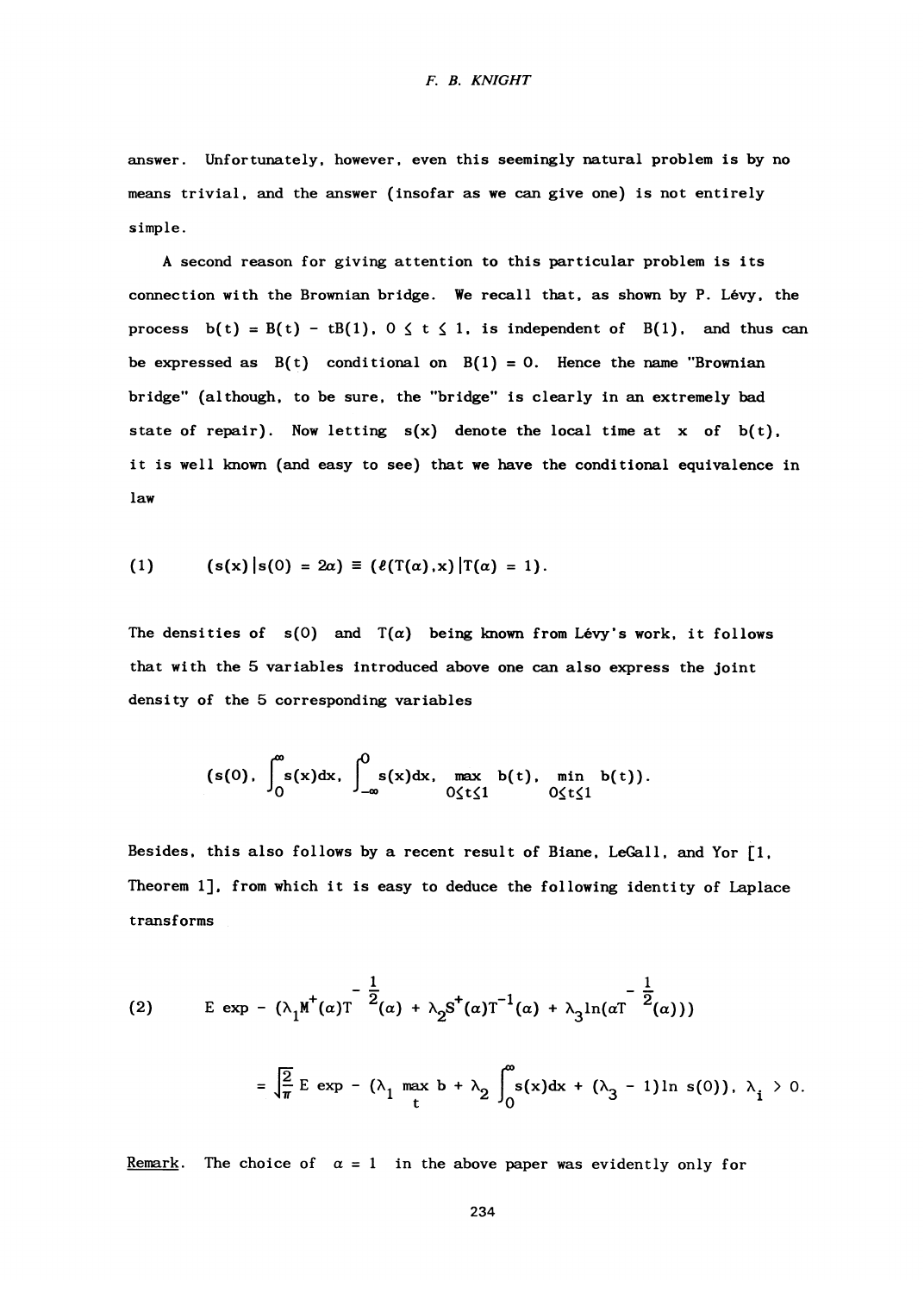convenience, and in any case the left side of  $(2)$  does not depend on  $\alpha$ , as **seen by a scaling argument. We do not know whether (2) is the most expeditious way to transfer the results for B(t) to b(t) in the general setting. In**  the special case  $\lambda_1 = 0$  it is easier to proceed directly, as done below **(Corollary 1).** 

Let us now begin by giving the three marginal densities of  $T(\alpha)$ ,  $S^{\dagger}(\alpha)$ , and  $M^+(\alpha)$ .

**\_ 3**   $\frac{2}{2} \times \frac{2}{2} \exp(-2a^2)$ **Theorem 1. (a) The density of T(a)** is a  $\sqrt{n}$ **(b) The density of S<sup>+</sup> (a) is that of T(a/2). (c) The density of M<sup>+</sup> (a) is -2 ax exp(-a/x), x > 0.** 

**Proof.** (a) It follows by Lévy's equivalence  $(B(t) - M(t), M(t)) \equiv$  $(\vert B(t) \vert, \theta_{0}(t))$ , where  $M(t) = \max B(s)$ , that  $T(\alpha) \equiv M^{(1)}(2\alpha)$ **s<t**  [7, Theorem 2.5]. (b) As noted above,  $T(\alpha) = S^+(\alpha) + S^-(\alpha)$  is a sum of **independent, identically distributed random variables. Consequently,**   $\mathbf{a} \cdot \mathbf{a} = \mathbf{a} \cdot \mathbf{a}$  as asserted. (c) Again as observed above, the diffusion  $\frac{1}{2}$  $\ell(T(\alpha),x), x \ge 0$ , has  $M^+(\alpha)$  as passage time to 0, i.e.  $M^+(\alpha) =$ inf{x > 0 :  $\frac{1}{2}$   $\ell(T(\alpha),x) = 0$ }. Its initial value being  $\alpha$ , we can refer for **example to [7, Theorem 4.3.6] for the distribution of the passage time (the present process is equivalent to twice the process treated there).** 

**Remark. This last result is not to be confused with the density of max x>0**   $\ell(T(\alpha),x)$ , which is elementary. Indeed, since  $\ell(T(\alpha),x)$ , is a diffusion in **natural scale,**  $P{\max \ell(T(\alpha), x) \leq y} = (y - 2a)y^{-1}, y > 2a$ . Therefore, its **x>0**  density is simply  $2\alpha y^{-2}$ ,  $y > 2\alpha$ .

The corresponding results for the Brownian bridge  $b(t)$  are due to P. Lévy, with the possible exception of that for max  $b(t)$ . Of course  $T(\alpha)$ corresponds simply to 1, by definition of  $b(t)$ . On the other hand, the

235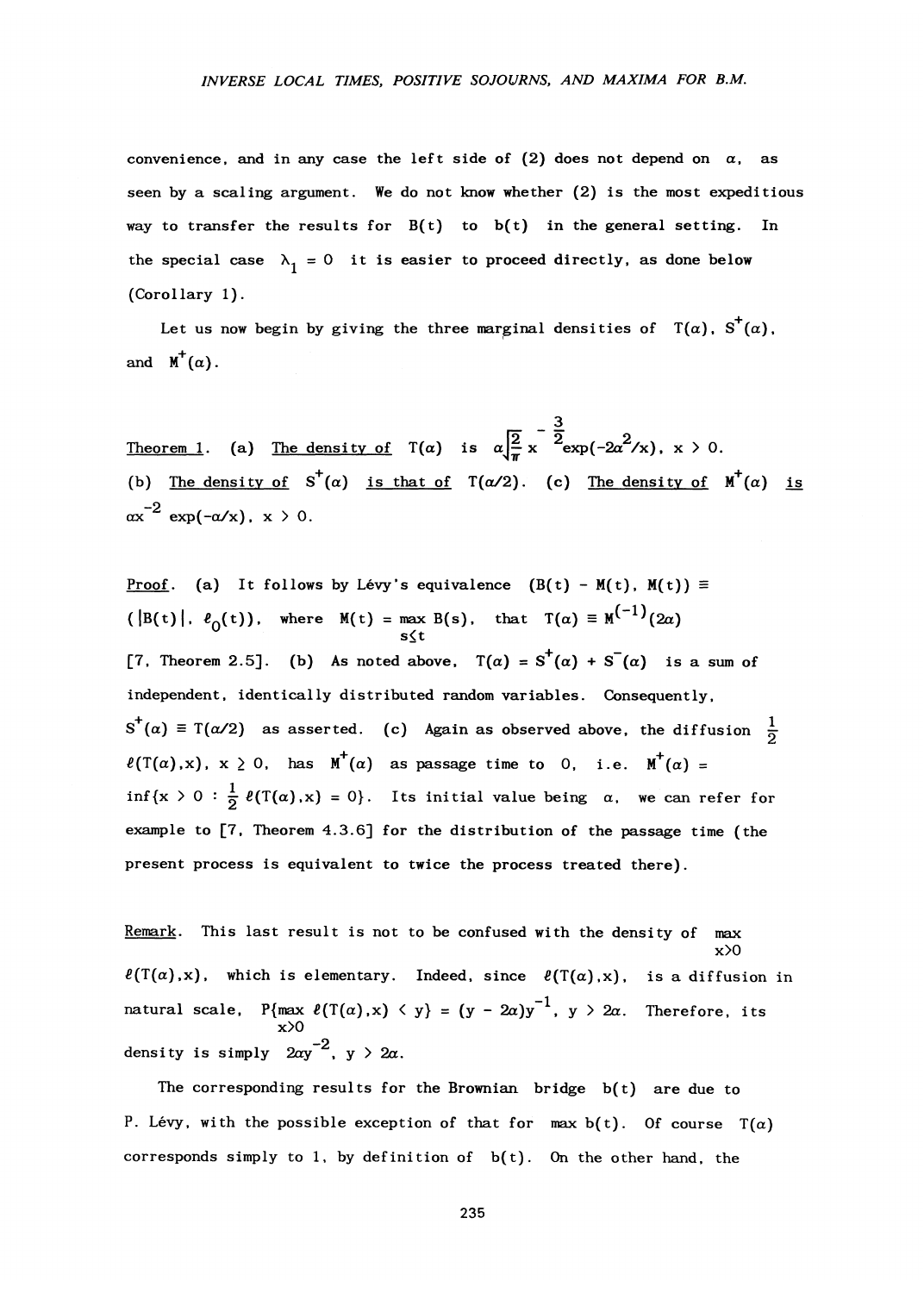**density** of  $s(0)$  is the same as that of  $M(1)$  given that  $M(1) = B(1)$ , by Lévy's equivalence cited above (because  $|B(t)|$  conditioned by  $|B(1)| = 0$  is equivalent to  $|b(t)|$ ). This density is  $x \exp(-\frac{x^2}{2})$ , according to [9, §42,  $e^{1}$  $\mathbf{10}$  **The fact that** (constant density 1) is known as P. Lévy's Law [5, 2.6, Problem 1]. Finally, **(constant density 1) is known as P. Levy's Law [5, 2.6, Problem 1]. Finally, the density of max b(t) can be expressed by convoluting the passage time 0\*t£l density of B(t) to x with the return time density to 0, and dividing by**   $-\frac{1}{2}$ the probability that the maximum exceeds x. The derivative then expresses the density, but in the form of an untractable integral. Actually, however, it can be simplified, since we know from Doob's paper [4, §6] that the distribution of **be simplified, since we know from Doob's papers**  $\mathbf{z}$ **2** 

We also easily obtain a joint density for  $b(t)$ . Stated in conditional  $W_{\mathbf{a}}$ , it is

**Corollary** 1. The conditional density of  $\int_{0}^{1} I_{(0,\infty)}(b(t))dt$  given that  $s(0) = 2a$  is

$$
(2\sqrt{2\pi})^{-1}\alpha(t(1-t))^{-\frac{3}{2}}\exp\left[\frac{-\alpha^2(2t-1)^2)}{2t(1-t)}\right], 0 < t < 1.
$$

**Proof. In view of the equivalence (1), the required density is also that of**   $(S^+ | T(\alpha) = 1)$ , where  $T(\alpha) = S^+ + S^-$  as before. By Theorem 1 this is the convolution of two densities as for T( $\alpha/2$ ), divided by  $\alpha \mid \frac{2}{\pi}$  $\int_{\overline{\pi}}^{\infty} \exp(-2\alpha^2)$ , **which reduces easily to the expression stated.** 

**A worthwhile check of this result is to derive from it P. Levy's Law for**   $\int_0^1 \frac{1}{(0, \infty)} (b(t)) dt$ . We multiply by the density of  $\frac{1}{2} s(0)$ , which in terms of *a* **is**  $2(2a \exp(-2 \alpha^2))$  **by Lévy's result quoted before, and integrate. The**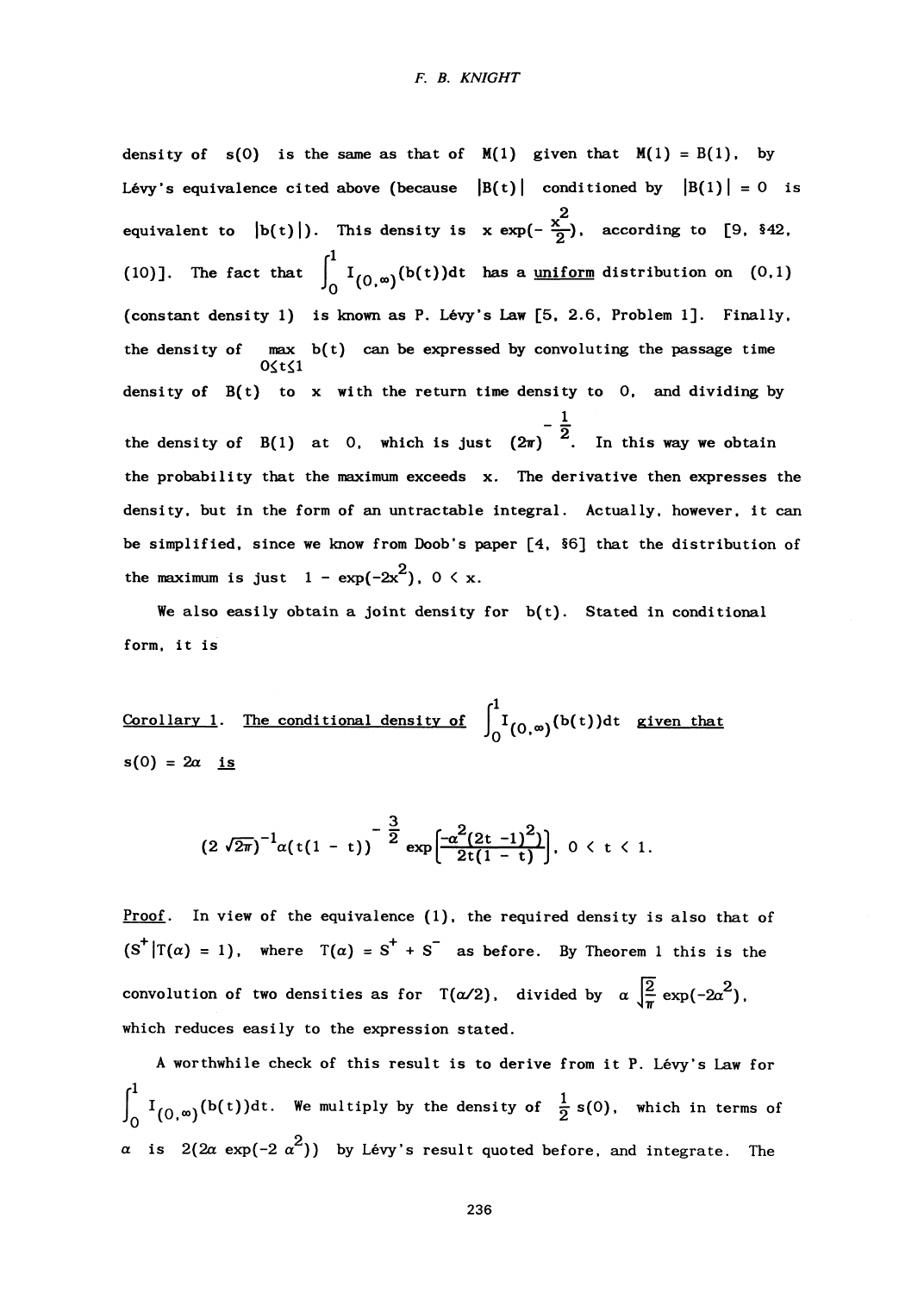**\_ i\_ 2 change of variables /3 = a(t(l - t)) reduces the integral to**   $J^{\#}_{\pi}$  |  $\beta^{\#}e$   $\alpha$   $d\beta = 1$  for all t  $\epsilon$  (0,1), i.e. the uniform density.

**Returning now to our original problem of**  $(T(\alpha), S^+, M^+)$  **(we drop**  $\alpha$  **in S <sup>+</sup> , M+ since it is fixed throughout) it is clear that the foregoing proof**  contains also the joint density of  $(T(\alpha),S^+)$ , or more precisely that of  $(S^{\dagger} | T(\alpha))$ . We will not pause to write the exact expression, but go on to **consider densities involving M<sup>+</sup> . Since S and M+ are conditionally independent given S<sup>+</sup> , it suffices to consider the joint density of S <sup>+</sup> and M <sup>+</sup> , from which that of the triple follows immediately by adding S . The approach which seems most workable here is to derive the conditional density of S <sup>+</sup> given M+ = m > 0, and this will be done by first deriving its Laplace**   $t$ **ransform**  $E(exp - \lambda S^+ | M^+ = m)$ .

**To this end, we can apply the representation of D. Ray [13] for the**   ${\tt reverseed}$  (conditional) process  $\frac{1}{2}$   $\ell(T(\alpha), m - x)$ ,  $0 \le x \le m$ . Letting  $\tau(y)$  be **a** diffusion equivalent to  $|B_4|^2(y)$ , where  $|B_4|$  is a 4-dimensional Bessel process, the representation of Ray shows that  $\ell(T(\alpha),x)$ ,  $0 \le x \le m$ , conditional on  $M^+$  = m is equivalent in law to  $(1 + x)^2 \tau ((1 + x)^{-1}$  $(1 + m)^{-1}$ , conditional on  $\tau(0) = 0$  and  $\tau(1 - (1 + m)^{-1}) = 2\alpha$ . This **argument is given in [7, Corollary 5.1.8], where the process involved there**  need only be conditioned by the requirement of  $2\alpha$  as inital value at  $x = 0$ . **Let us remark, before going on, that the transform we derive will be checked later by the entirely different methods of excursion theory, but the present method has interesting biproducts. Accordingly, we have the representation** 

(4) 
$$
(S^+|M^+ = m) \equiv \int_0^m (1 + x)^2 \tau ((1 + x)^{-1} - (1 + m)^{-1}) dx
$$

$$
= \int_{(1+m)^{-1}}^{1} u^{-4} \tau (u - (1 + m)^{-1}) du
$$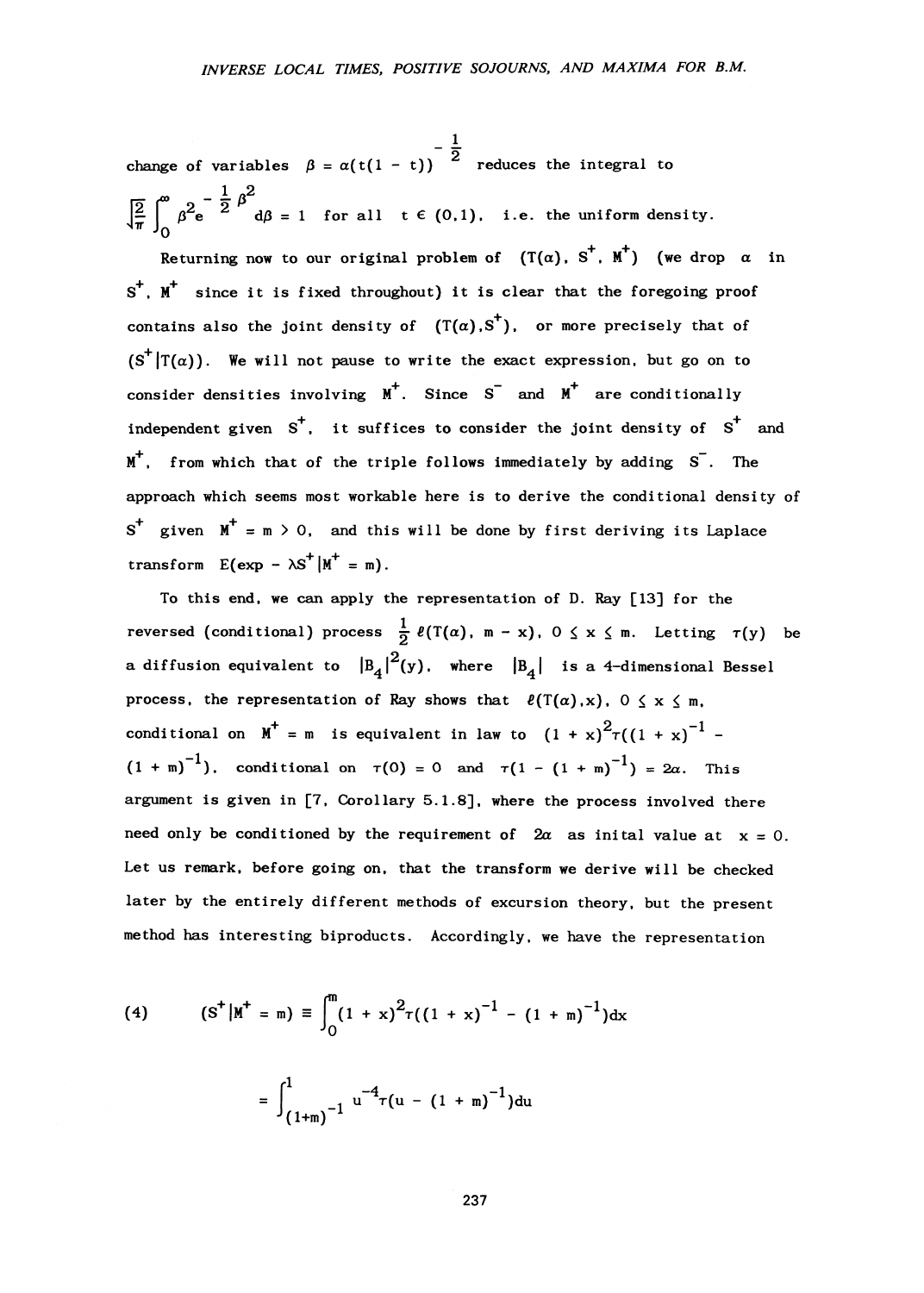$$
= (1 + m)^4 \int_0^{m(1+m)^{-1}} ((1 + m)^4 v^4 + 1)^{-1} \tau(v) dv.
$$

**4**  by elementary changes of variables. Now let us represent  $\tau(v) \equiv \sum_i (v)$ , **k=l** 

where  $B_1$ ...., $B_4$  are independent Brownian motions. The condition  $\tau(\text{m}(1 + \text{m})^{-1}) = 2\alpha$  can be divided arbitrarily among  $B^2_k(\text{m}(1 + \text{m})^{-1})$ ,  $1 \leq k \leq 4$ , since  $(B_k(m(1 + m)^{-1}), 1 \leq k \leq 4)$  is uniformly distributed over the sphere of radius  $\sqrt{2a}$  under the conditioning. It will be convenient to assume that  $B_{\nu}(m(1 + m)^{-1}) = \frac{\alpha}{2}$ ,  $1 \le k \le 4$ , so that our 4 terms in the **integral (4) are both independent and identically distributed. Next, we apply a** scaling argument to change the upper limit  $m(1 + m)^{-1}$  to 1. Namely, letting  $W_{\nu}(t) = \frac{m_{\nu}+1}{m_{\nu}+1}$  b  $k_{\nu}$  the integral (4) can be written in the

**form** 

(5) 
$$
\sum_{k=1}^{4} (m + 1)^{2} m^{2} \int_{0}^{1} (m^{4} s^{4} + 1)^{-1} W_{k}^{2}(s) ds \left[ s = \frac{m + 1}{m} v \right]
$$

in which  $W_k(s)$  are independent Brownian motions starting at 0 and *1\_*  conditioned by  $W_k(1) = \left| \frac{1}{2m} \right|$ ,  $1 \le k \le 4$ .

**Now we are ready to introduce the Laplace transform of the distribution of expression (5). At first thought this appears to depend on the three**  parameters  $(\lambda, \alpha, m)$ . However, it is plausible that the scaling property of  $B^{}_{\nu}$ **should introduce an invariance in the transform under an appropriate scaling relation among these parameters. Routine scaling argument (which we shall omit) indeed shows that the transform actually depends only on the pair of**  parameters  $m/\overline{\lambda}$  and  $\alpha m^{-1}$ .

**Granting this invar iance, we can now derive the transform by appeal to some of the oldest known Wiener integrals.**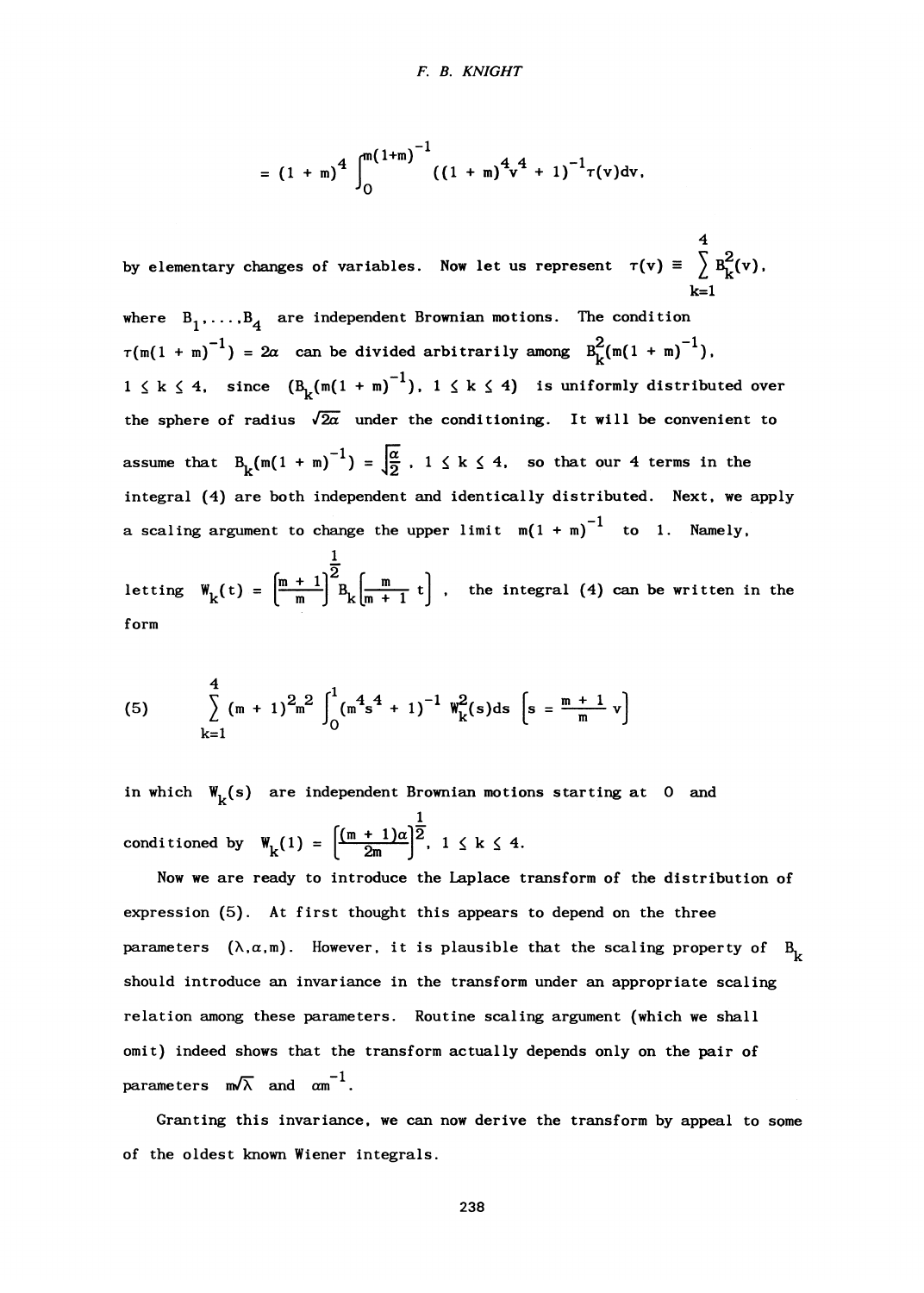<u>Theorem 2</u>. E exp(- $\lambda$ s |M = m) = 2m \(sinh m  $\lambda$ 2\ )  $\lambda$  = exp( $\alpha$  m  $\lambda$  - m $\lambda$ 2\ cotanh n  $\sqrt{2\lambda}$ )).

P<u>roof</u>. Set m  $\lambda = \mu$ , and let m  $\longrightarrow$  0+ with  $\mu$  fixed and  $\alpha$ m = r fixed. The condition  $W_k(1) = \frac{1}{2m}$  in (5) becomes  $W_k(1) = |\overline{2}|$ , and transform of (5) becomes  $(E \exp(-\mu \int_{0}^{1} w_k^2(s) ds))^4$ . Evidently there is no difficulty with this limit procedure since the law of  $W_L$  depends continuously **on the given value of**  $\mathbf{W}_{\nu}(\mathbf{1})$  **in view of Lévy's representation**  $\mathbf{W}(\mathbf{t}) = \mathbf{b}(\mathbf{t})$  **+**  $\mathsf{tW}(1)$ . Now this transform is well-known to be  $(2\mu)$  (sinh  $\sqrt{2\mu}$ )<sup>-2</sup> exp r(1 - $\sqrt{2\mu}$  cotanh  $\sqrt{2\mu}$ ), as required.

The history of this last result is tied to P. Lévy in an interesting way. In [8, 10<sup>°</sup> (1940)], after introducing the "stochastic area" of a plane Brownian motion given its value at  $t = 1$ . Lévy showed that this area is Gaussian with  $m_{\rm e}$   $\sim$  1,  $t_{\rm e}$  s, are a is  $\sim$ mean 0 and variance  $\sigma^2 = \frac{1}{4}$  ( $W^2(\text{s}) + W^2(\text{s})$ )ds, where ( $W_1, W_2$ ) denote the **two Brownian components. At this point, he did not succeed in obtaining the exact Laplace transform. However, by 1951 in [10, (1.3.4)] he had succeeded in obtaining the Fourier transform of the area by an entirely different method (by Fourier series expansion of the path functions). In view of his earlier**  observation, this is just the Laplace transform of  $\sigma^2$  with  $\lambda^2$  in place of  $\lambda$  and a factor  $\frac{1}{2}$  in the exponent. However, at least in [10] Lévy does not  $mention this fact.$ 

**mention this fact. Meanwhile, building in part on the work of Cameron and Martin, who had by**   $\int_{0}^{1}$ <sub>R</sub><sup>2</sup> 1944 obtained the Laplace transform of  $\int_0^b$  (s)ds when  $B(t)$  is not given in **<sup>J</sup> 0 advance, E. W. Montroll in 1952 published explicit expressions including that**   $\int_{0}^{1} \mathbf{B}^{2}(\mathbf{B})$ **0 s)ds), conditional on arbitrary B(0) and B(l) [12, (3.41)]. This of course contains the case we need, as does also previous work of Levy. One can argue that our case is even implicit in the papers of Cameron and Martin, but we were not able to extract it from their general formulas.** 

239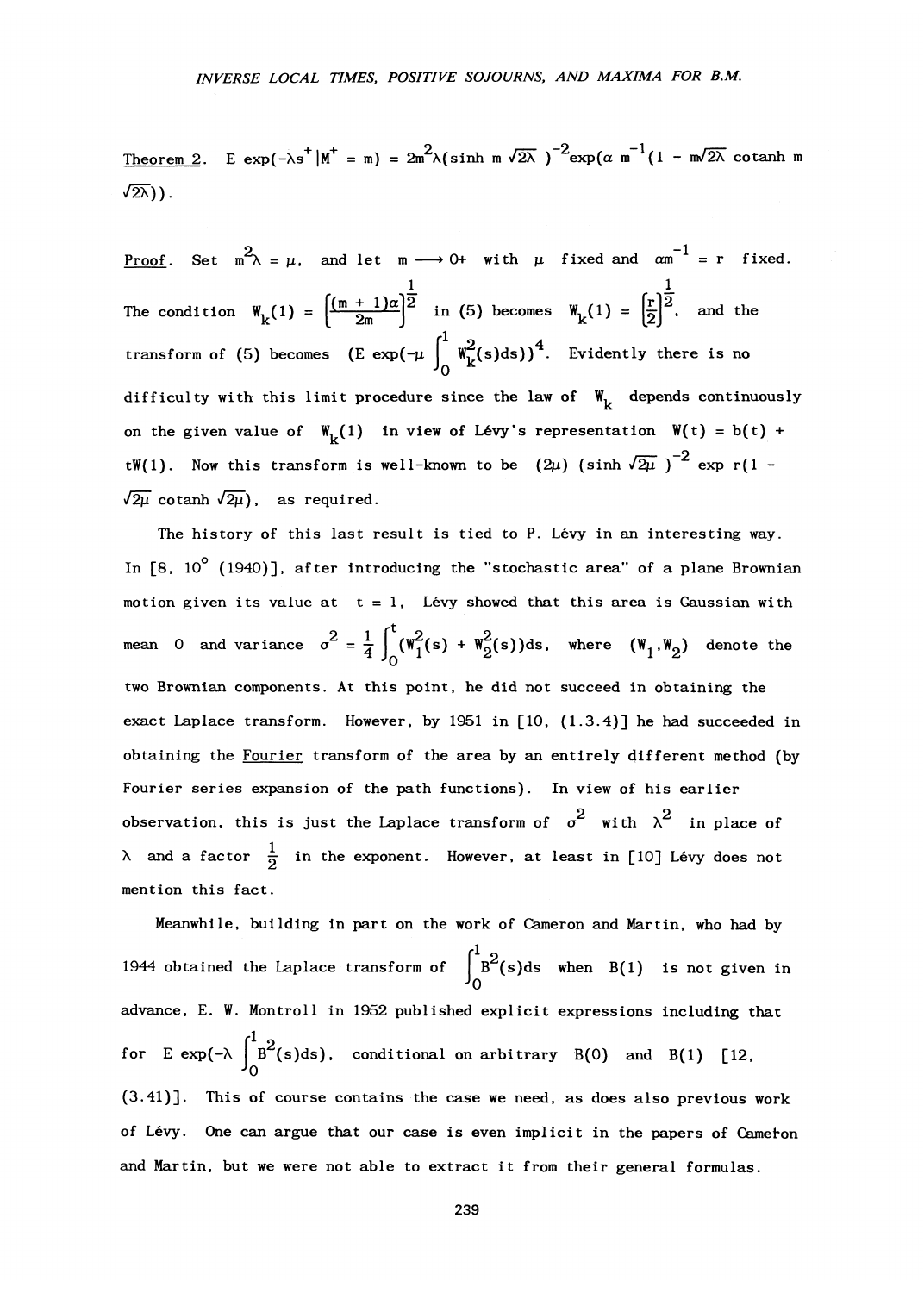#### *F. B. KNIGHT*

**The present application has an interesting biproduct, as follows.** 

**Corollary 2. For the one-dimensional Brownian motion starting at 0, we have** 

$$
E(\exp - \lambda \int_0^1 B^2(t) dt |B^2(1) = c) = E(\exp - \lambda \int_0^1 (1 + t^4)^{-1} B^2(t) dt |B^2(1) = 2c).
$$

<u>Proof</u>. Instead of letting  $m \longrightarrow 0$  as in the above proof, we just set  $m = 1$ **in 5) and use the invariance of the transform.** 

**Remark. The result of Theorem 2 can also be obtained by suitably differentiating the transform from Theorem 2.1 of [6, (1969)]. Indeed, this result is easily equivalent to it, and we first obtained it by this method (which in turn was based on a random walk approximation). Thus the present result apparently dates from 1969. However, the present method, based on Ray's representation, seems to give a new insight as well as yielding Corollary 2. Below we treat a third method which leads, besides, to an inversion of the transform.** 

**There is also a second consequence which seems quite surprising, so we state it as** 

**Theorem 3.**  $\binom{n}{2}$  **For all**  $\alpha > 0$ , **E** exp(- $\lambda$ S**M**  $\stackrel{\sim}{=}$  ) = 2/2 $\lambda$  (sinh 2 /2 $\lambda$ )  $\stackrel{\sim}{=}$  **In other <u>words</u>. S'M**  $\tilde{a}$  **has the same distribution as**  $4 \mid (\mathbb{W}^2(\mathbf{s}) + \mathbb{W}^2_{\mathbf{O}}(\mathbf{s}))$ **ds given that**  $\tilde{a}$  $W^2(1) + W^2(1) = 0$ , <u>i.e. 4 times the integral of a squared Bessel bridge of</u> **dimension 2.** 

**(NB) A probabilistic explanation for this identity, together with various related developments obtained by P. Biane and M. Yor during the Colloque, is to appear subsequently.**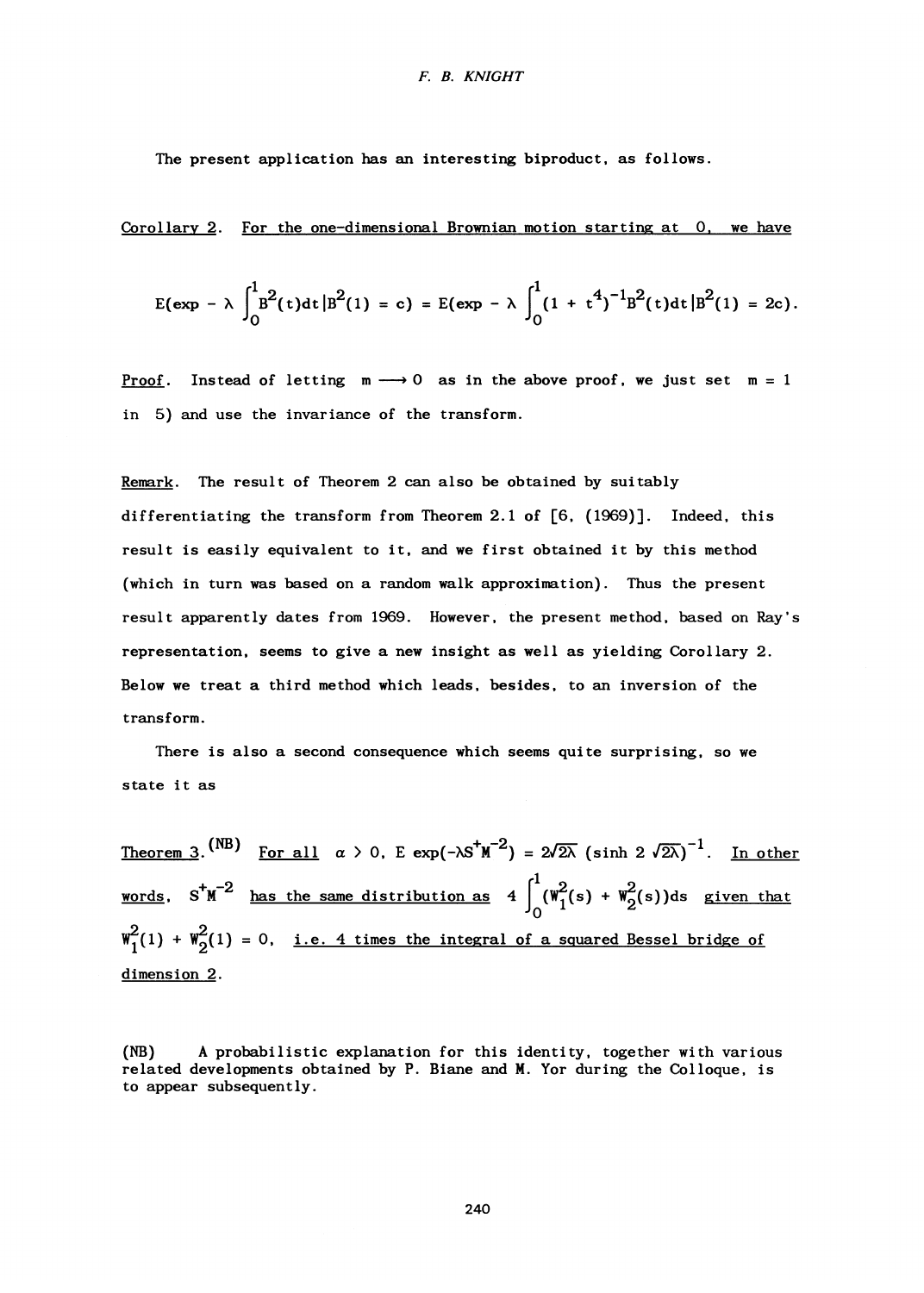**Proof. By Theorem 1, (c) and Theorem 2 we need only calculate** 

$$
E \exp(-\lambda S^{+}M^{-2}) = \int_{0}^{\infty} E \exp\left[-\frac{\lambda}{m^{2}} S^{+}\right] \alpha m^{-2} \exp\left[-\frac{\alpha}{m}\right] dm
$$
  

$$
= 2\lambda (\sinh \sqrt{2\lambda})^{-2} \int_{0}^{\infty} \exp\left[-\frac{\alpha}{m} \sqrt{2\lambda} \co \tanh \sqrt{2\lambda}\right] \frac{\lambda}{m^{2}} dm
$$
  

$$
= 2\lambda (\sinh \sqrt{2\lambda})^{-2} \left[\sqrt{2\lambda} \co \tanh \sqrt{2\lambda}\right]^{-1}
$$
  

$$
= 2\sqrt{2\lambda} (\sinh 2\sqrt{2\lambda})^{-1}.
$$

**We now consider the meaning and inversion of the transform of Theorem 2.**  The factor  $2m^2\lambda(\sinh m \sqrt{2\lambda})^{-2}$  is the transform of  $m^2X$  where the distribution of X depends neither on  $m$  nor on  $\alpha$ , and has transform  $2\lambda(\sinh \sqrt{2\lambda})^{-2}$ . This transform is familiar from "excursion theory." It is the square of the transform of 1st passage time to 0 of a 3- dimensional Bessel process, starting at 1. According to D. Williams' well-known characterization of the Brownian excursion law (see for example [14, p. 233]) this is the transform of the duration of a Brownian excursion of maximum 1. Then it is apparent what meaning is to be ascribed to the factor under consideration. It is the transform of the duration of the unique excursion by time  $T(\alpha)$  which reaches the maximum m.

The inversion of this transform is therefore a convolution of two identically distributed first-passage-time distributions. These distributions also go back to P. Lévy. The detailed inversion is found in [3] which noted the simplification which occurs in the present (3-dimensional) case. Subsequently it occurred in many papers and contexts, of which we will cite only  $[2, (3.17)]$  and  $[11]$ . In terms of Chung's distribution  $F_1(x) =$ **o**<br>  $\left\{\n\begin{array}{ccc}\n\circ & (-1)^n \exp(-n^2x), & 0 \le x \le \infty, \\
\text{the passage time distribution is } & F_1 \left( \frac{\pi^2 x}{2} \right)\n\end{array}\n\right\}$ **n = - o o**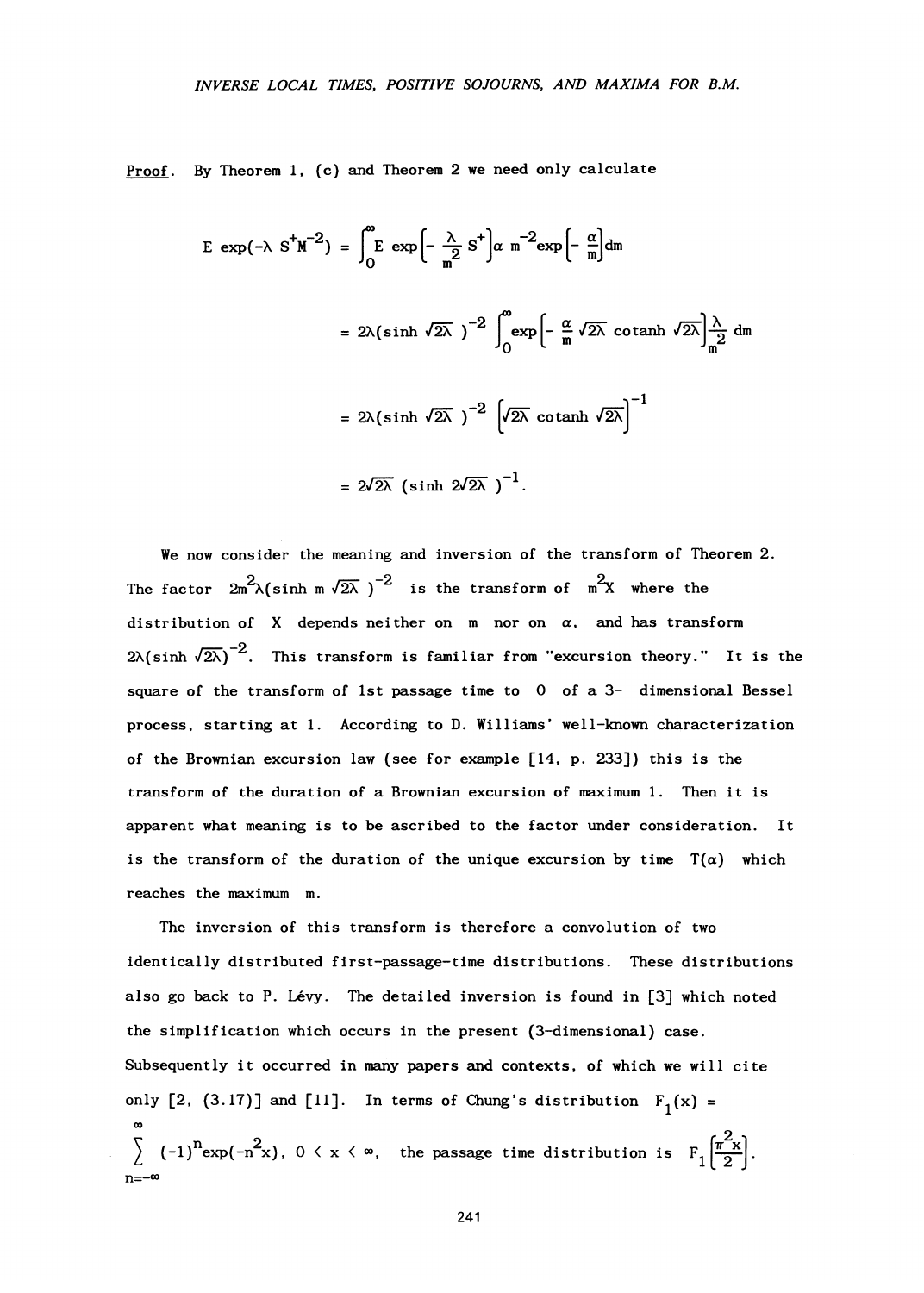Louchard [11] gives the representation  $F_1(x) = 2\theta \left(\frac{4x}{\pi}\right) - \theta \left(\frac{x}{\pi}\right)$  in terms of the **3rd Jacobi 0-function, as well as the relationship to the Kolmogorov-Smirnov distribution, and other applications. The convolution of two terms with 00 2 distribution F1**  $\frac{1}{2}$  **c**  $\frac{1}{2}$  **c**  $\frac{1}{2}$  **c**  $\frac{1}{2}$  **c**  $\frac{1}{2}$  **c**  $\frac{1}{2}$  **c**  $\frac{1}{2}$  **c**  $\frac{1}{2}$  **c**  $\frac{1}{2}$  **c**  $\frac{1}{2}$  **c**  $\frac{1}{2}$  **c**  $\frac{1}{2}$  **c**  $\frac{1}{2}$  **c**  $\frac{1}{2}$  **c**  $\frac{1$ 

**(4.9)], and consequently we have the** 

First Inversion. The factor 
$$
2m^2\lambda(\sinh m\lambda)^{-2}
$$
 is the transform of  $\frac{d}{dx}F_2\left[\frac{\pi^2}{2}m^{-2}x\right]$ .

 $\Omega$ 

**Remarks.** By contrast, the maximum of a Brownian excursion of duration  $\ell$  has distribution  $F_2\left[\frac{2}{\ell}x^2\right]$ ,  $0 \le x \le \infty$ , [2, Theorem 7]. Why the same  $F_2(x)$  is **involved in both of these apparently reverse situations would seem to us to deserve a probabilistic explanation of some sort.** 

**Turning now to the second factor** 

(6) 
$$
\exp \alpha m^{-1} (1 - m \sqrt{2\lambda} \co \tanh m \sqrt{2\lambda}),
$$

**we need only recall a little of the Ito excursion theory to understand its signification. With local time as time parameter, the excursions of B(t) above 0 form a Poisson point process, and the expected frequency of excursion**  maxima has density  $x^{-2}dx$ . Therefore,  $m^{-1} = \int_{0}^{\infty} x^{-2}dx$  is the expected number **-'m**  of excursions by  $T(1)$  whose maxima are at least m, and  $exp(-\alpha m^{-1})$  is the probability of no such excursions by  $T(a)$ . Now it is easy to guess the **meaning of (6), which is the transform of the total duration of positive**  excursions by time  $T(\alpha)$  conditional on the assumption that all have maxima less than m. But then the factor  $\exp(-\alpha\sqrt{2\lambda} \cot \alpha \ln m\sqrt{2\lambda})$  must be the transform of the duration of positive excursions by time  $T(\alpha)$  for the process  $B(t)$ , killed (or absorbed) upon reaching  $[m, \infty)$ .

**242**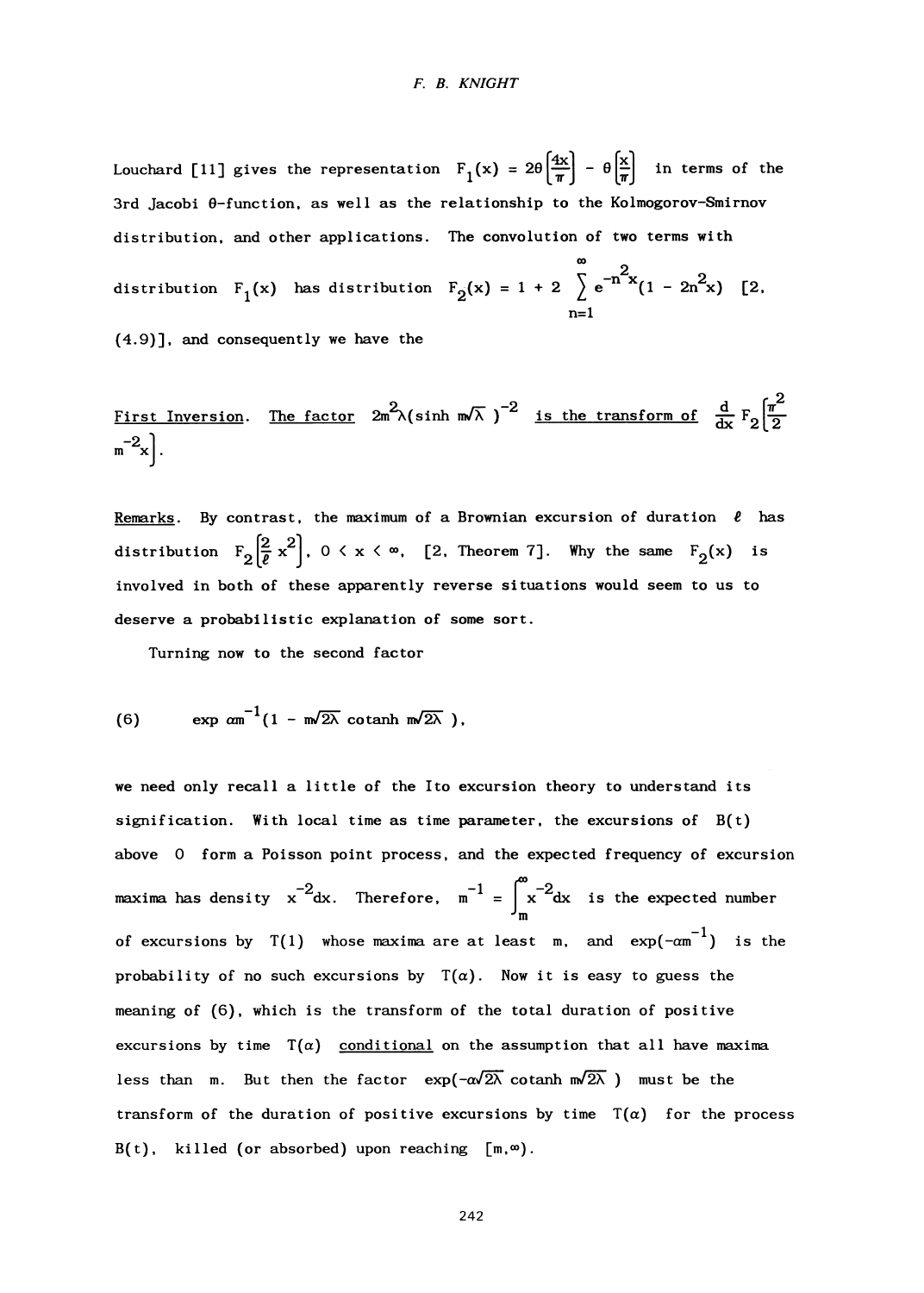This last can be represented in the form  $\exp\left[-\alpha \int_{0}^{\infty} (1 - e^{-\lambda y}) n_{+}(dy)\right]$ , where  $n_{\perp}$  (dy) is the Lévy measure of  $T(\alpha)$  for the above killed process (actually,  $n_{+}(dy)$  also has a point mass  $m^{-1}$  at  $+\infty$  to allow for the case  $T(\alpha) = \infty$ , which must be included in our representation). Now to calculate  $n_{+}(\text{dy})$  we can use the Lévy formula [5, 6.2]  $n_{+}(\text{dy}) = \lim_{\epsilon \to 0+} \epsilon^{-1} P^{\epsilon}(T_{0} \in \text{dy}).$ where  $T_0$  denotes the passage time to 0 of the process absorbed at m. For  $\epsilon > 0$ ,  $P^{c}(T_{0} \in dy)$  is the probability of absorption at 0 for the process **with two absorbing barriers at 0 and m. It is a quantity whose density has a well-known trigonometric series expansion [7, Theorem 4.1.1], and we obtain easily** 

(7) 
$$
n_{+}(dy) = \lim_{\epsilon \to 0+} \left[ \epsilon^{-1} \frac{\pi}{2} \sum_{n=1}^{\infty} (-1)^{n} \cos n\pi \sin \frac{n\pi\epsilon}{m} \exp \left[ -\frac{1}{2} (\frac{n\pi}{m})^{2} y \right] \right] dy
$$

$$
= \pi^{2} m^{-3} \sum_{n=1}^{\infty} n^{2} \exp \left[ -\frac{1}{2} (\frac{n\pi}{m})^{2} y \right] dy.
$$

To apply this to  $T(\alpha)$ , however, we have to remember that the local time of [5] is  $\frac{1}{2}$  of our  $\ell_0(t)$ , so that actually we are using the appropriate definition of  $T(\alpha)$ . Therefore, it follows that

$$
\exp\left(-\alpha\sqrt{2\lambda}\ \operatorname{cotanh} \mathbf{m}\ \sqrt{2\lambda}\right)
$$
\n
$$
= \exp\left(-\alpha\left[\mathbf{m}^{-1} + \int_0^\infty \left(1 - e^{-\lambda y}\right)\pi^2 \mathbf{m}^{-3} \sum_{n=1}^\infty \mathbf{n}^2 \exp\left(-\frac{1}{2}\left(\frac{n\pi}{m}\right)^2 y\right) dy\right]
$$
\n
$$
= \exp\left(-\alpha\left[\mathbf{m}^{-1} + \lambda \mathbf{m}^{-1} \sum_{n=1}^\infty \int_0^\infty \exp\left(-\lambda y - \frac{1}{2}\left(\frac{n\pi}{m}\right)^2 y\right) dy\right]
$$
\n
$$
= \exp\left(-\alpha\left[\mathbf{m}^{-1} + 2\lambda \mathbf{m}^{-1} \sum_{n=1}^\infty \left[\lambda + \frac{1}{2}\left(\frac{n\pi}{m}\right)^2\right]^{-1}\right],
$$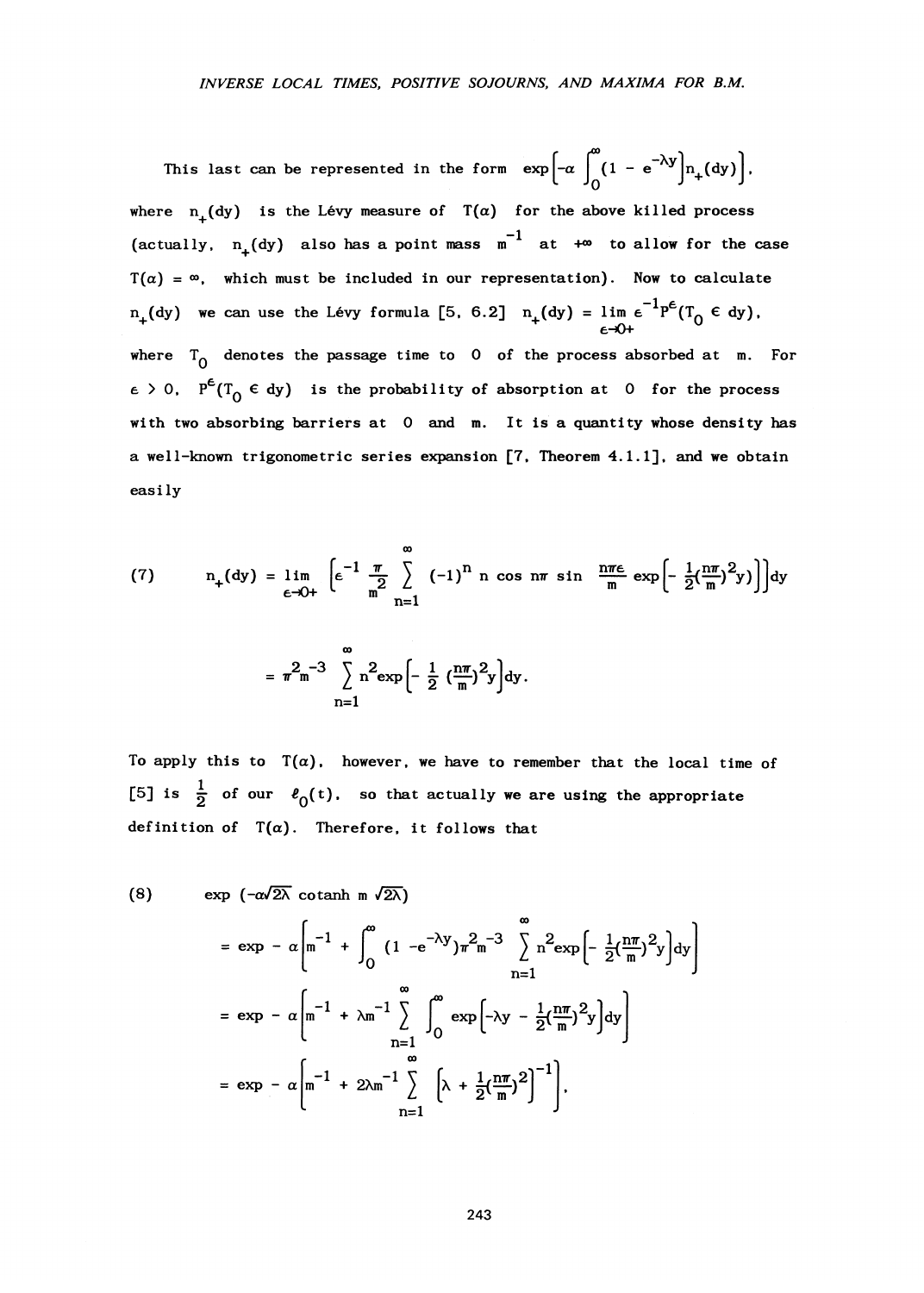**where we integrated by parts for the second equality (after checking that** 

$$
\lim_{y \to 0+} y \sum_{1}^{\infty} e^{-n^2 y} = 0.
$$

Remarks. One can also calculate the Lévy formula  $E \exp(-\lambda T(\alpha)) =$  $\exp(-\alpha C_{\lambda}^{-1}(0,0))$  where  $C_{\lambda}(0,0)$  is the Green density of B(t) with absorbing barriers at both  $\pm$  m. This gives the result  $\exp(-2\alpha\sqrt{2\lambda} \cot \frac{\pi\sqrt{2\lambda}}{2})$  for the transform of  $T(\alpha)$  for the process with two barriers, as expected, but it **requires using an interesting identity from complex variables, namely** 

(9) 
$$
a^{-1}\sum_{n=1}^{\infty}\left[\lambda+\frac{1}{2}\left[\frac{(2n-1)\pi}{2m}\right]^{2}\right]=(2\lambda)^{-\frac{1}{2}}\tanh m\sqrt{2\lambda}.
$$

Another curious observation is that we can express the density  $n_{+}(dy)(dy)^{-1}$ from (7) by using the same  $F_2$  as in the first inversion:

(10) 
$$
n_{+}(dy)(dy)^{-1} = \sqrt{2\pi} y^{-3/2} F_{2}(2m^{2}y^{-1}),
$$

 $\frac{1}{2}$  $2_{\text{A}} \sim 1$ 

Returning to (8), we observe that it has a form which can be inverted as an infinite convolution of distributions with transforms

(11) 
$$
\exp \left[-2\alpha \lambda m^{-1} \left[\lambda + \frac{1}{2} \left[\frac{n\pi}{m}\right]^2\right]^{-1}\right],
$$

**provided that these inversions can be identified and that the convolution series converges. It is clear from (8) that these are the transforms of compound Poisson random variables with intensity parameter** 

$$
\lambda_n = \alpha \pi^2 m^{-3} n^2 \int_0^{\infty} \exp\left[-\frac{1}{2} \left(\frac{n\pi}{m}\right)^2 y\right] dy = 2\alpha m^{-1}, \text{ not depending on } n. \text{ Letting } X_1
$$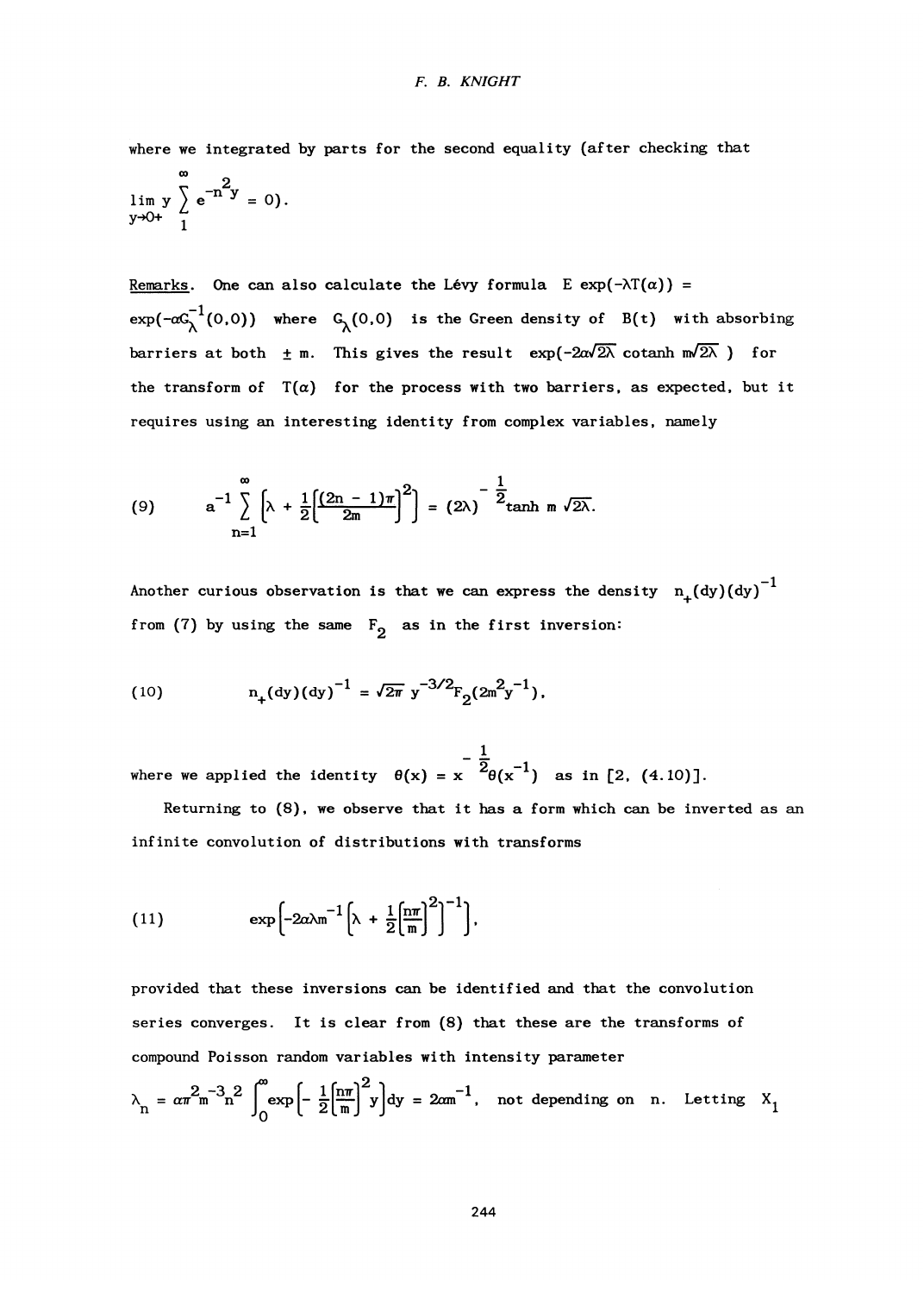have the density  $\frac{1}{2} \left( \frac{\pi}{m} \right)^2 \exp \left(-\frac{1}{2} \left( \frac{\pi}{m} \right)^2 y\right)$ , the n<sup>th</sup> compounding random variable is equivalent to  $n^{-2}X_1$ . Since the convolution corresponds to a sum of independent random variables, with expectations  $\mu_n = n^{-2} (4 \text{cm}^{-3})$  and **i**  $\frac{1}{2}$   $\frac{-4}{2}$   $\frac{-3}{2}$   $\frac{-5}{2}$ **2**  $\frac{1}{2}$   $\frac{1}{2}$ **x** is the series of  $\frac{N}{2}$  in  $\frac{5}{2}$  (1) probability 1. Hence the inversions of  $\exp\left[-2\alpha\lambda m^{-1} \sum_{n=1}^{\infty} \left[\lambda + \frac{1}{2} \left[\frac{n\pi}{m}\right]^2\right]^n\right]$ **n=l ^ converge in law as N — » «>. Also, since the summands are positive, and have a density apart from the probability mass at 0, it follows that the limit law (which has no point mass at 0) has a density. To see this, one need only remark that, conditional on any of the first N terms being non-zero, the sum** 

**Turning to the inversion of the terms (11), we observe that this is related**   $\frac{1}{2}$  e (T(a),t), t > 0, with generator y  $\frac{1}{2}$  $\Delta$  dy convenience here we let  $t$  denote the parameter (instead of  $x$ ) and let 0 be introduced as an absorbing boundary. Then the semigroup  $T_f f(x)$  satisfies  $\int_{t}^{\infty} e^{-\lambda x}$  = exp( $-\lambda x(1 + \lambda t)^{-1}$ ), in accordance with [7, (4.3.12)] (which is for  $\frac{1}{2}$  the present process, i.e.  $\frac{1}{4}$   $\ell(T(\alpha), t)$ ). It is easy to see that, for each **p** the present transform (11) is the enough ages with  $\mu$ ,  $4\pi(r-1)^{-2}$ , **\_2**   $2m^2$ (n $\pi$ )<sup>-2</sup>. The inversion is therefore the transition density of this process with  $x_n$  as starting point and  $t_n$  as time parameter. Referring to [7,  $(4.3.13)$ ], it is (in terms of variable  $y$ )

**has a density, and as N — • <sup>0</sup> <sup>0</sup> this given event tends to probability 1.** 

(12) 
$$
t_n^{-1} \sqrt{x_n y^{-1}} \left[ exp - \left( \frac{x_n + y}{t_n} \right) \right] I_1 \left[ 2t_n^{-1} \sqrt{x_n y} \right] dy, y > 0,
$$

where I<sub>1</sub> is the modified Bessel function, and we also have the point mass  $\exp(-2\alpha m^{-1})$  at 0 corresponding to absorption by time  $t_n$ .

**Unfortunately, in spite of the convolution properties of the semigroup, we do not see any easy way to convolute these distributions explicitly, nor do we**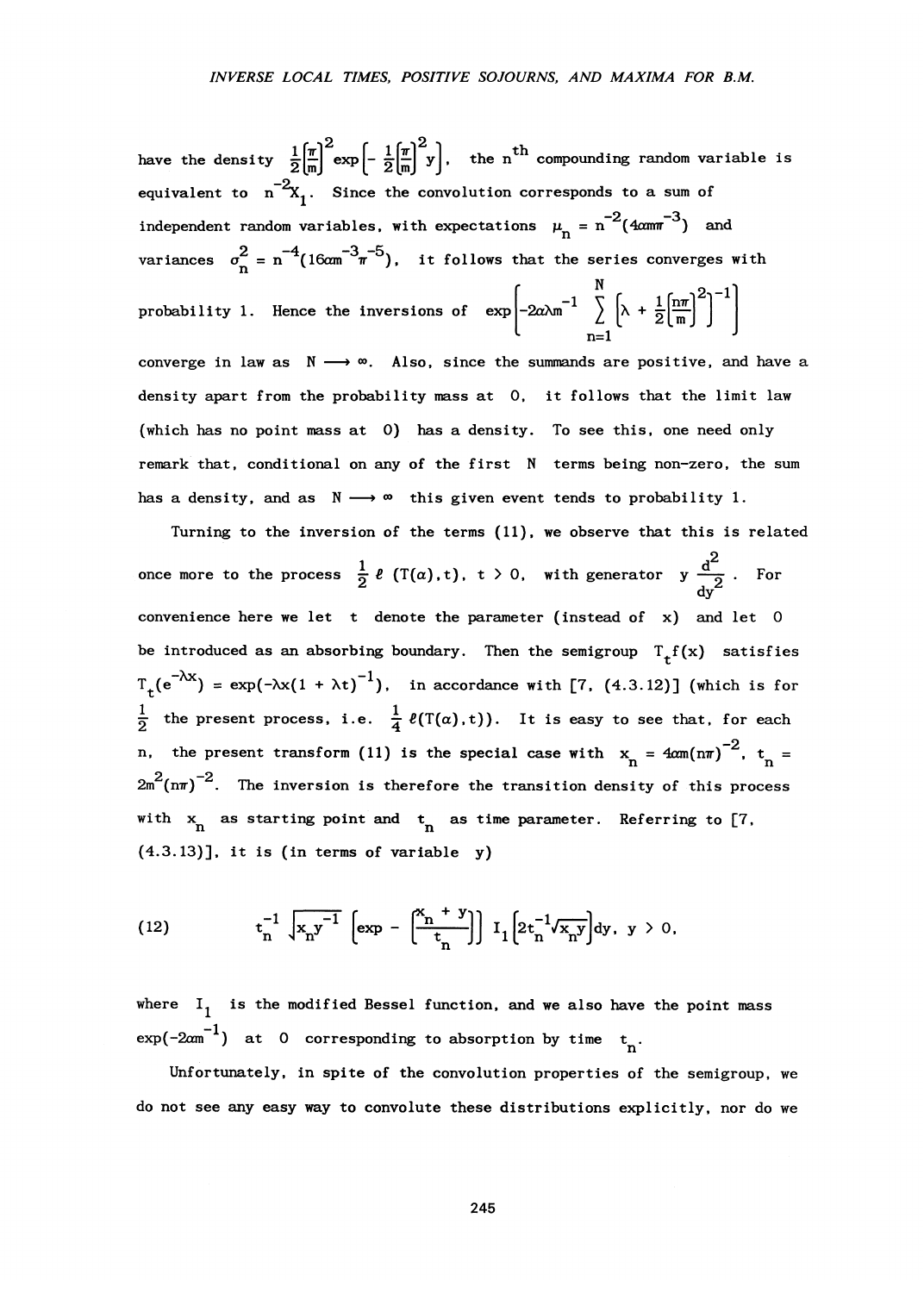**,2**  know why the ubiquitous generator **y**  $\frac{1}{\sqrt{2}}$  is again implicated. Let us simply **dy^ state, in conclusion, the** 

### Second Inversion. The factor  $(6)$  has as inversion the limit as  $N \rightarrow \infty$  of the convolution from  $n = 1$  to N of the probability distributions  $(12)$ .

Final Remark. Noting that  $\frac{A}{n} = \frac{2m}{m}$  does not depend on n, it is easy to **see that the distributions (12) are all derived from a single distribution by**  changes of scale. Indeed, for  $n = 1$  the density  $(12)$  reduces to

(13) 
$$
m^{-\frac{3}{2}} \left[\frac{\alpha}{y}\right]^{\frac{1}{2}} \left[\exp - \left[\frac{2\alpha}{m} + \frac{\pi^2}{2m^2} y\right]\right] I_1 \left[2\pi m^{-\frac{3}{2}} (\alpha y)^{\frac{1}{2}}\right].
$$

and if  $X_1$  denotes a random variable with this density on  $(0, \infty)$ , and  $P{X_1 =$ 0} =  $\exp(-2\alpha m^{-1})$ , then for every n the random variable  $X_n = n^{-2}X_1$  has the **c istribution (12).** 

#### **References**

- **1. Ph. Biane, J.F. le Gall, M. Yor. Un processus qui ressemble au pont brownian. Seminarie de Probabilités XXI. Lecture Notes in Math. 1247, Springer, 1987.**
- **2. K. L. Chung. Excursions in Brownian motion. Arkiv för matematik 14, #2(1976). pp. 155-177.**
- **3. Z. Ciesielski and S. J. Taylor. First passage and sojourn times for Brownian motion in space and the exact Hansdorff measure of the sample path. T.A.M.S. 103. #3(1962), pp. 434-450.**
- **4. J. L. Doob. Henristic approach to the Kolmogorov-Smirnov theorems. The Annals of Math. Statistics XX, #3(1949), pp. 393-403.**
- **5. K. Ito and H. P. McKean, Jr. Diffusion Processes and their Sample Paths. Academic Press (1965), N.Y.**
- **6. F. B. Knight. Brownian local times and taboo processes. T.A.M.S. 143(1969). pp. 173-185.**